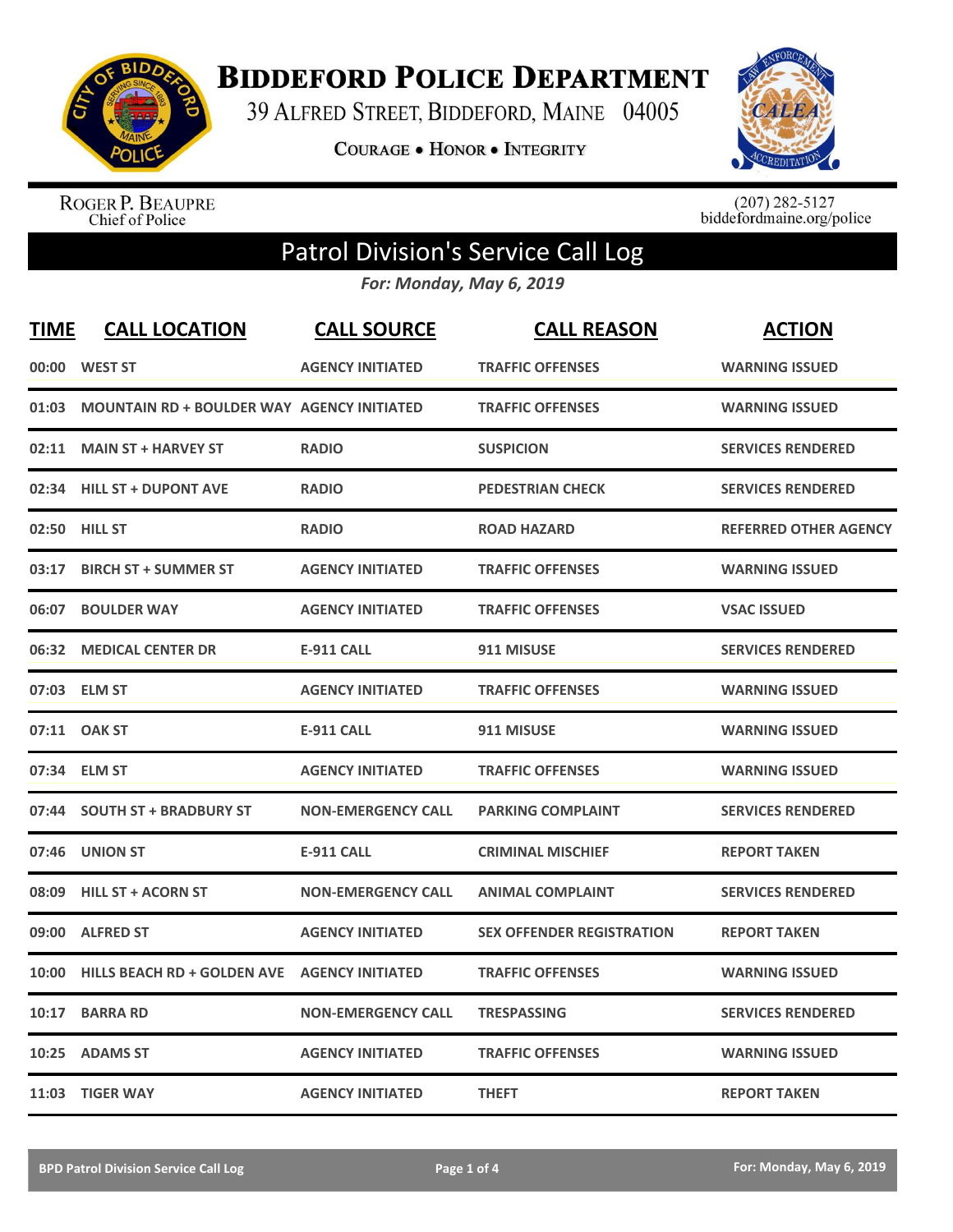| <b>TIME</b> | <b>CALL LOCATION</b>     | <b>CALL SOURCE</b>                                                                                               | <b>CALL REASON</b>                                                  | <b>ACTION</b>                |
|-------------|--------------------------|------------------------------------------------------------------------------------------------------------------|---------------------------------------------------------------------|------------------------------|
|             | 11:07 HILL ST            | <b>AGENCY INITIATED</b>                                                                                          | <b>TRAFFIC OFFENSES</b>                                             | <b>WARNING ISSUED</b>        |
|             | 11:16 SACO FALLS WAY     | <b>NON-EMERGENCY CALL</b>                                                                                        | <b>HARASSMENT</b>                                                   | <b>SERVICES RENDERED</b>     |
|             | 12:07 HILLS BEACH RD     | <b>E-911 CALL</b>                                                                                                | 911 MISUSE                                                          | <b>WARNING ISSUED</b>        |
|             | 12:28 MAIN ST + WATER ST | <b>AGENCY INITIATED</b>                                                                                          | <b>ARTICLES LOST/FOUND</b>                                          | <b>REPORT TAKEN</b>          |
|             | 12:39 BARRA RD           | <b>NON-EMERGENCY CALL</b>                                                                                        | <b>CHECK WELFARE</b>                                                | <b>TRANSPORT TO HOSPITAL</b> |
|             | 12:46  FOSS ST           | <b>AGENCY INITIATED</b>                                                                                          | <b>PERMIT ISSUED</b>                                                | <b>SERVICES RENDERED</b>     |
|             | 13:33 GRANITE POINT RD   | <b>NON-EMERGENCY CALL</b>                                                                                        | <b>ASSIST DPW.</b>                                                  | <b>SERVICES RENDERED</b>     |
|             | 13:33 ALFRED ST          | <b>NON-EMERGENCY CALL</b>                                                                                        | <b>MENTAL ILLNESS CASES</b>                                         | <b>SERVICES RENDERED</b>     |
|             | 13:33 CLIFFORD ST        | <b>E-911 CALL</b>                                                                                                | <b>DISTURBANCE / NOISE</b>                                          | <b>SERVICES RENDERED</b>     |
|             | 13:58 MEDICAL CENTER DR  | <b>E-911 CALL</b>                                                                                                | 911 MISUSE                                                          | <b>REFERRED OTHER AGENCY</b> |
|             | 14:01 MEDICAL CENTER DR  | <b>E-911 CALL</b>                                                                                                | 911 MISUSE                                                          | <b>REFERRED OTHER AGENCY</b> |
|             | 14:16 ALFRED ST          | <b>NON-EMERGENCY CALL</b>                                                                                        | <b>COURT ORDERED CHECK IN</b>                                       | <b>SERVICES RENDERED</b>     |
|             | 14:27 LINDALE AVE        | <b>NON-EMERGENCY CALL</b>                                                                                        | <b>SUSPICION</b>                                                    | <b>SERVICES RENDERED</b>     |
|             |                          |                                                                                                                  |                                                                     |                              |
|             | 14:38 ALFRED ST          | <b>WALK-IN AT STATION</b>                                                                                        | <b>PAPERWORK</b>                                                    | <b>PAPERWORK NOT SERVED</b>  |
|             | 14:40 FOSS ST            | <b>NON-EMERGENCY CALL</b>                                                                                        | <b>SUSPICION</b>                                                    | <b>CITATION ISSUED</b>       |
|             |                          | CHARGE: FAIL TO COMPLY SEX OFFENDER REG. ACT, 1ST OFFENSE<br>CHARGE: PROHIBIT CONTACT WITH PERSON <14 YRS OF AGE | OFFENDER: NICHOLAS RYAN LAVOIE  AGE: 27  RESIDENT OF: BIDDEFORD, ME |                              |
|             | 14:55 LAFAYETTE ST       | <b>WALK-IN AT STATION</b>                                                                                        | <b>HARASSMENT</b>                                                   | <b>SERVICES RENDERED</b>     |
|             | 14:58 ALFRED ST          | <b>WALK-IN AT STATION</b>                                                                                        | <b>PAPERWORK</b>                                                    | <b>SERVICES RENDERED</b>     |
|             | 15:08 GEORGE ST          | <b>NON-EMERGENCY CALL</b>                                                                                        | <b>PARKING COMPLAINT</b>                                            | <b>NO VIOLATION</b>          |
|             | 15:20 ELM ST             | <b>AGENCY INITIATED</b>                                                                                          | <b>TRAFFIC OFFENSES</b>                                             | <b>WARNING ISSUED</b>        |
|             | 15:30 ALFRED ST          | <b>AGENCY INITIATED</b>                                                                                          | <b>TRAFFIC OFFENSES</b>                                             | <b>WARNING ISSUED</b>        |
|             | 15:48 ALFRED ST          | <b>WALK-IN AT STATION</b>                                                                                        | <b>PAPERWORK</b>                                                    | <b>PAPERWORK SERVED</b>      |
|             | 15:50 BACON ST           | <b>WALK-IN AT STATION</b>                                                                                        | <b>ARTICLES LOST/FOUND</b>                                          | <b>REPORT TAKEN</b>          |
|             | 16:00 ALFRED ST          | <b>WALK-IN AT STATION</b>                                                                                        | <b>MENTAL ILLNESS CASES</b>                                         | <b>TRANSPORT TO CRISIS</b>   |
|             | 16:34 ALFRED ST          | <b>WALK-IN AT STATION</b>                                                                                        | <b>PAPERWORK</b>                                                    | <b>PAPERWORK NOT SERVED</b>  |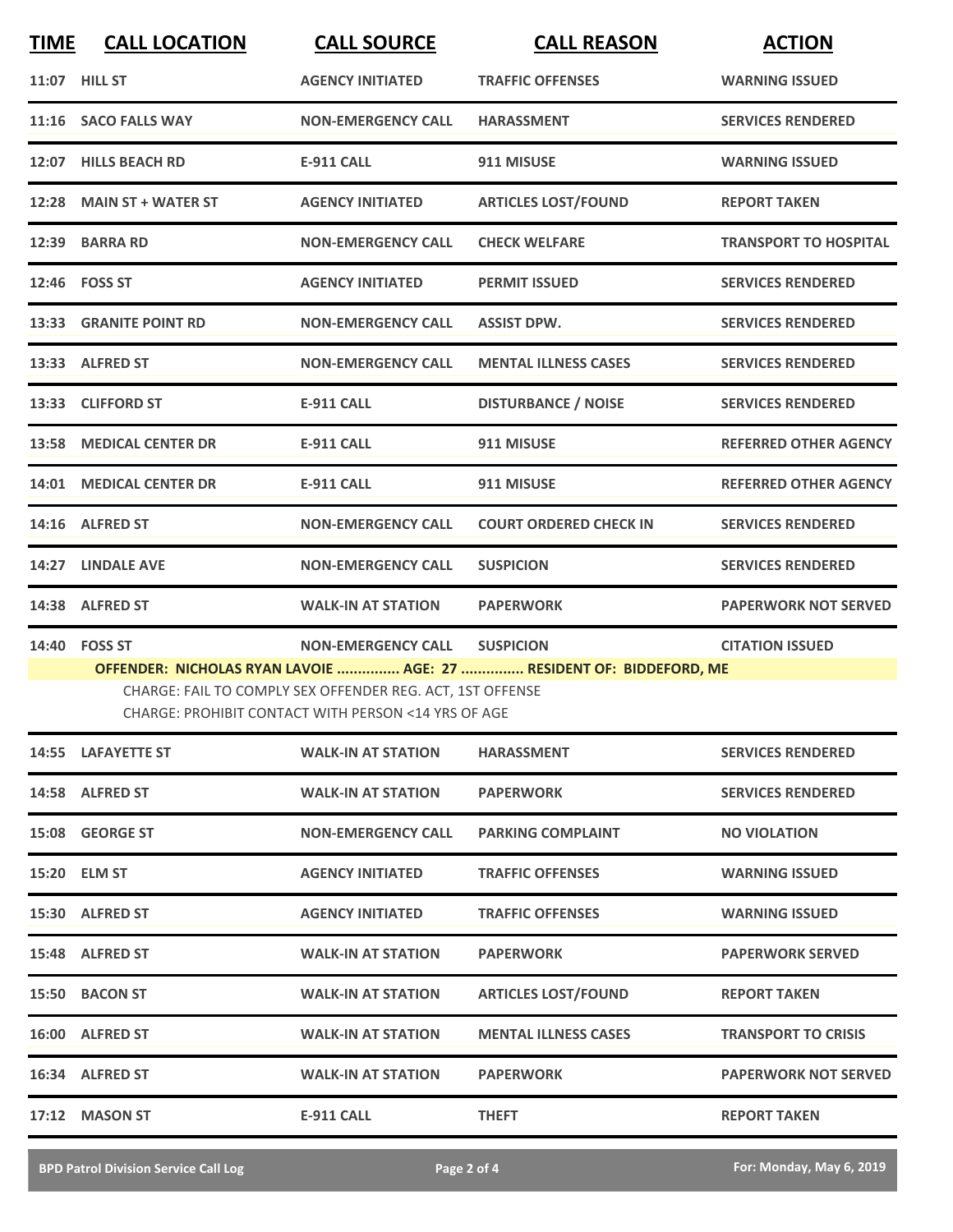| <b>TIME</b> | <b>CALL LOCATION</b>                             | <b>CALL SOURCE</b>        | <b>CALL REASON</b>               | <b>ACTION</b>                |
|-------------|--------------------------------------------------|---------------------------|----------------------------------|------------------------------|
|             | 17:30 GUINEA RD                                  | <b>AGENCY INITIATED</b>   | <b>TRAFFIC OFFENSES</b>          | <b>WARNING ISSUED</b>        |
| 18:27       | <b>MAIN ST + LINCOLN ST</b>                      | <b>AGENCY INITIATED</b>   | <b>TRAFFIC OFFENSES</b>          | <b>WARNING ISSUED</b>        |
|             | 18:33 MAIN ST                                    | <b>NON-EMERGENCY CALL</b> | <b>ANIMAL COMPLAINT</b>          | <b>SERVICES RENDERED</b>     |
| 18:40       | <b>LINCOLN ST</b>                                | <b>E-911 CALL</b>         | 911 MISUSE                       | <b>NO ACTION REQUIRED</b>    |
|             | 18:41 BACON ST                                   | <b>E-911 CALL</b>         | 911 MISUSE                       | <b>NEGATIVE CONTACT</b>      |
|             | 18:44 KING ST                                    | <b>AGENCY INITIATED</b>   | <b>PAPERWORK</b>                 | <b>PAPERWORK SERVED</b>      |
|             | 19:01 JEFFERSON ST                               | <b>E-911 CALL</b>         | <b>CRIM THREAT / TERRORIZING</b> | <b>REPORT TAKEN</b>          |
|             | 19:05 POOL ST                                    | <b>AGENCY INITIATED</b>   | <b>TRAFFIC OFFENSES</b>          | <b>WARNING ISSUED</b>        |
|             | 19:09 MAY ST                                     | <b>NON-EMERGENCY CALL</b> | <b>JUVENILE OFFENSES</b>         | <b>SERVICES RENDERED</b>     |
|             | 19:12 ALFRED ST + MAINE TPKE                     | <b>NON-EMERGENCY CALL</b> | <b>DOMESTIC COMPLAINTS</b>       | <b>SERVICES RENDERED</b>     |
|             | 19:16 PROSPECT ST                                | <b>AGENCY INITIATED</b>   | <b>PAPERWORK</b>                 | <b>NEGATIVE CONTACT</b>      |
|             | 19:51 ALFRED ST                                  | <b>WALK-IN AT STATION</b> | <b>CIVIL COMPLAINT</b>           | <b>SERVICES RENDERED</b>     |
|             | 19:54 ELM ST                                     | <b>E-911 CALL</b>         | 911 MISUSE                       | <b>SERVICES RENDERED</b>     |
| 19:59       | <b>MEDICAL CENTER DR</b>                         | <b>E-911 CALL</b>         | 911 MISUSE                       | <b>NO ACTION REQUIRED</b>    |
|             | 20:13 LINCOLN ST                                 | <b>E-911 CALL</b>         | 911 MISUSE                       | <b>NO ACTION REQUIRED</b>    |
|             | 20:29 MAIN ST                                    | <b>AGENCY INITIATED</b>   | <b>JUVENILE OFFENSES</b>         | <b>WARNING ISSUED</b>        |
|             | 20:42 PRECOURT ST + MOUNTAIN RD AGENCY INITIATED |                           | <b>TRAFFIC OFFENSES</b>          | <b>WARNING ISSUED</b>        |
|             | 20:46 CATHEDRAL OAKS DR                          | <b>NON-EMERGENCY CALL</b> | <b>SUSPICION</b>                 | <b>SERVICES RENDERED</b>     |
|             | 21:04 GUINEA RD                                  | <b>NON-EMERGENCY CALL</b> | <b>ALL OTHER</b>                 | <b>SERVICES RENDERED</b>     |
|             | 21:16 HAZEL ST                                   | E-911 CALL                | <b>MENTAL ILLNESS CASES</b>      | <b>TRANSPORT TO CRISIS</b>   |
|             | 21:31 SUMMER ST                                  | <b>NON-EMERGENCY CALL</b> | <b>HARASSMENT</b>                | <b>UNFOUNDED</b>             |
|             | 21:33 HILL ST                                    | <b>NON-EMERGENCY CALL</b> | <b>SUSPICION</b>                 | <b>NEGATIVE CONTACT</b>      |
|             | 21:42 HILL ST                                    | <b>NON-EMERGENCY CALL</b> | <b>ASSIST PD AGENCY</b>          | <b>NO ACTION REQUIRED</b>    |
|             | 21:54 PRECOURT ST + MOUNTAIN RD                  | <b>AGENCY INITIATED</b>   | <b>TRAFFIC OFFENSES</b>          | <b>WARNING ISSUED</b>        |
|             | 22:06 GRANITE ST                                 | E-911 CALL                | 911 MISUSE                       | <b>WARNING ISSUED</b>        |
|             | 22:39 KING ST                                    | <b>NON-EMERGENCY CALL</b> | <b>ALL OTHER</b>                 | <b>REFERRED OTHER AGENCY</b> |